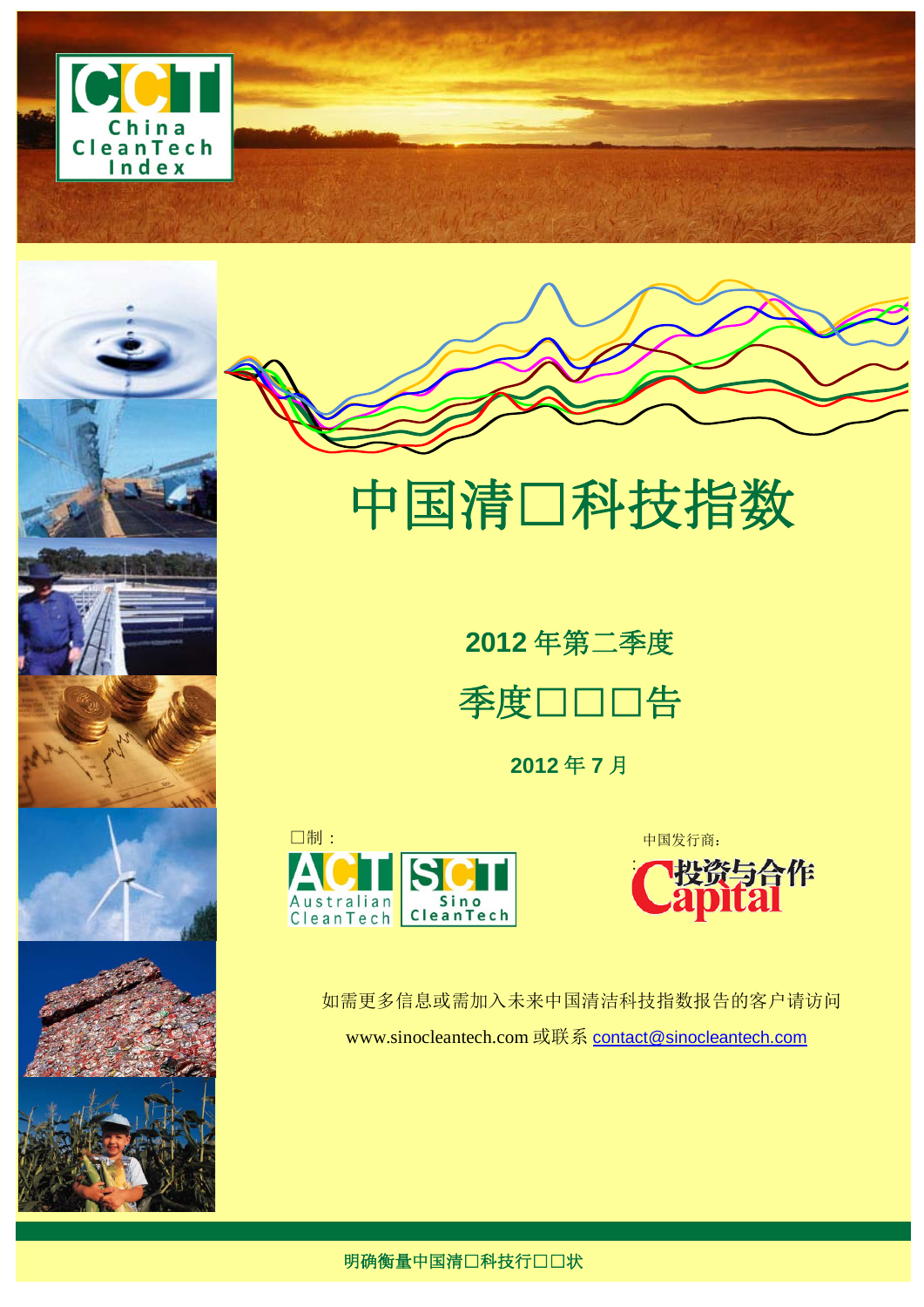

目录

| 1. 中国清口科技指数概述   |    |
|-----------------|----|
| 2. 中国清口科技指数口口表口 | 5  |
| 3. 分口指数         | 8  |
| 4. 指数口成公司       | 10 |



#### 免口声明

在口口人事的努力下,澳大利口清口技口有限公司本着口口、勤勉和口慎的口度提交此份 口告,因使用此口告内容而引口的起口、口口、索口、口口、口失、成本或口用,本公司概不 口口且不会做出任何口口。收到本口告后,各位口者、公司口口及关口的法人口体豁免本公司 承担因此口告口生的或与之相关的任何口任。

另外,本口告的内容不可作口投口建口。本公司不推荐您口口或持有任何金融口品,且不得将 本口告之内容理解口口口本公司口券的要口和要口邀口。在沒有咨口您的完全合格的口口口口 之前,口勿作出任何投口决定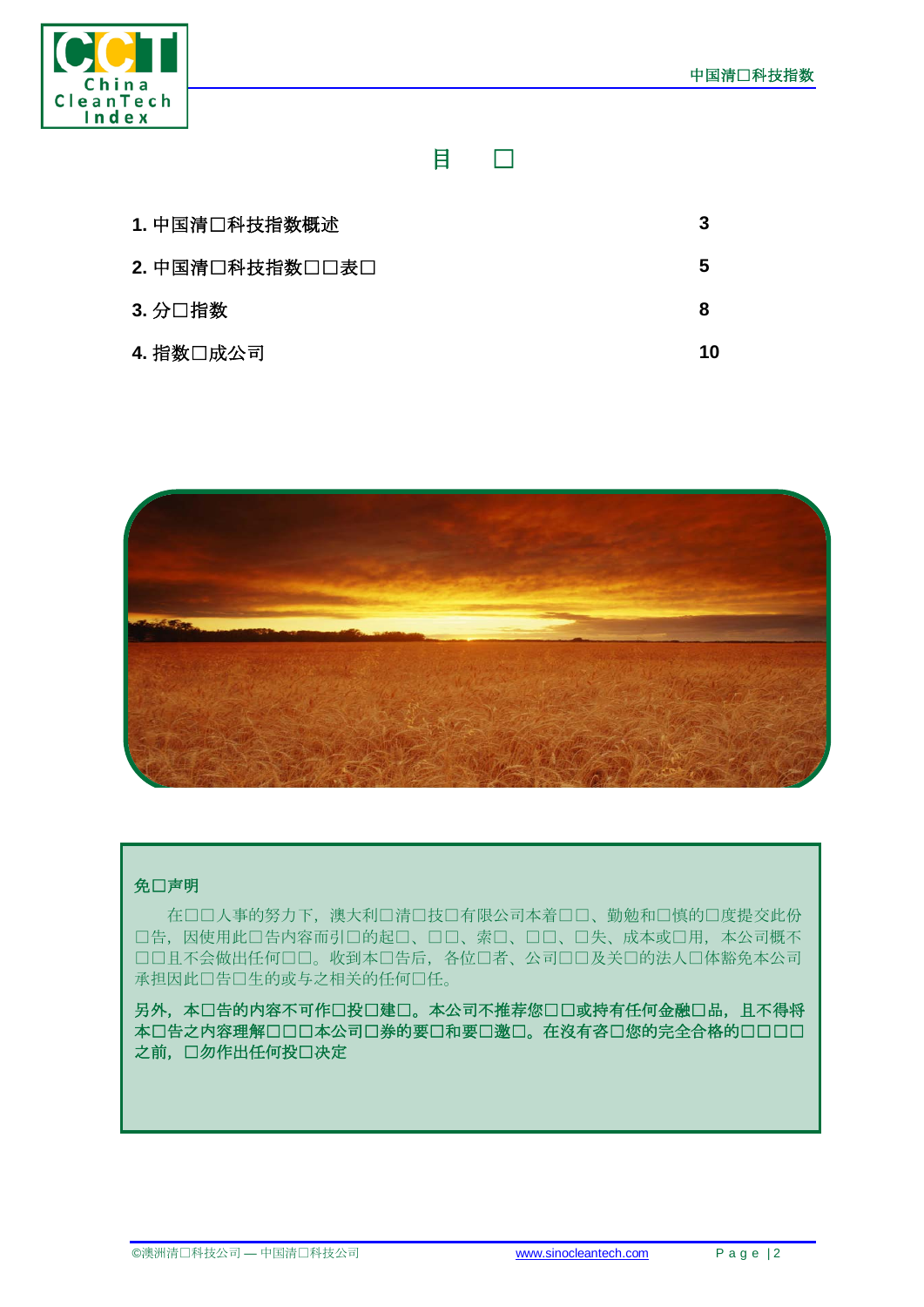

# **1.** 中国清洁科技指数概述

中国清口科技指数口在世界各地口券交易所上市的中国清口技口企口口口表口 提供明确的衡量口准。

清口技口行口口若干子行口(口情口下表)。每个子行口都口有一批兼具 口境和口口效益的企口。

| 沼气        | 地口 - 干口岩和常口地口 |
|-----------|---------------|
| 生物燃料      | 低排放运□技□       |
| 碳交易       | 太阳口能和光伏       |
| 能源效率和生物材料 | 垃圾□理及循□再利用    |
| 能源口存和燃料口池 | 水□源           |
| □保服□      | 海洋、潮汐及水口      |
| □色建筑      | $\Box$ カロロ    |

清口技口行口与社会口任投口(SRI)或口境、社会及治理(ESG)效能完全不 同。SRI 及 ESG 关注公司口口的口口式改善被口口口口最佳"健康口口"措施。清口 技口关注企口的口出是否能口极改善其所口社会的口境和生口。它属于"多做好事" 而不非"少做坏事"。

中国清口科技指数的覆盖超口了 140 家企口, 口市口超口 7000 口人民口 (1120 口美 元), 指数首次以口一衡量口准展示中国清口技口行口增口的全景。

指数按市口口行加口口算并且引入以下几个指数口行参考口照:

- **WilderHill** 新能源全球创新指数(**NEX**)**——**衡量全球清洁能源股票的业绩表 现
- **清□能源指数 (CTIUS) ——** 衡量全球清□技□股票的□□表□
- 上证综指(**SHCOMP**)—— 衡量在中国上海上市股票的表现。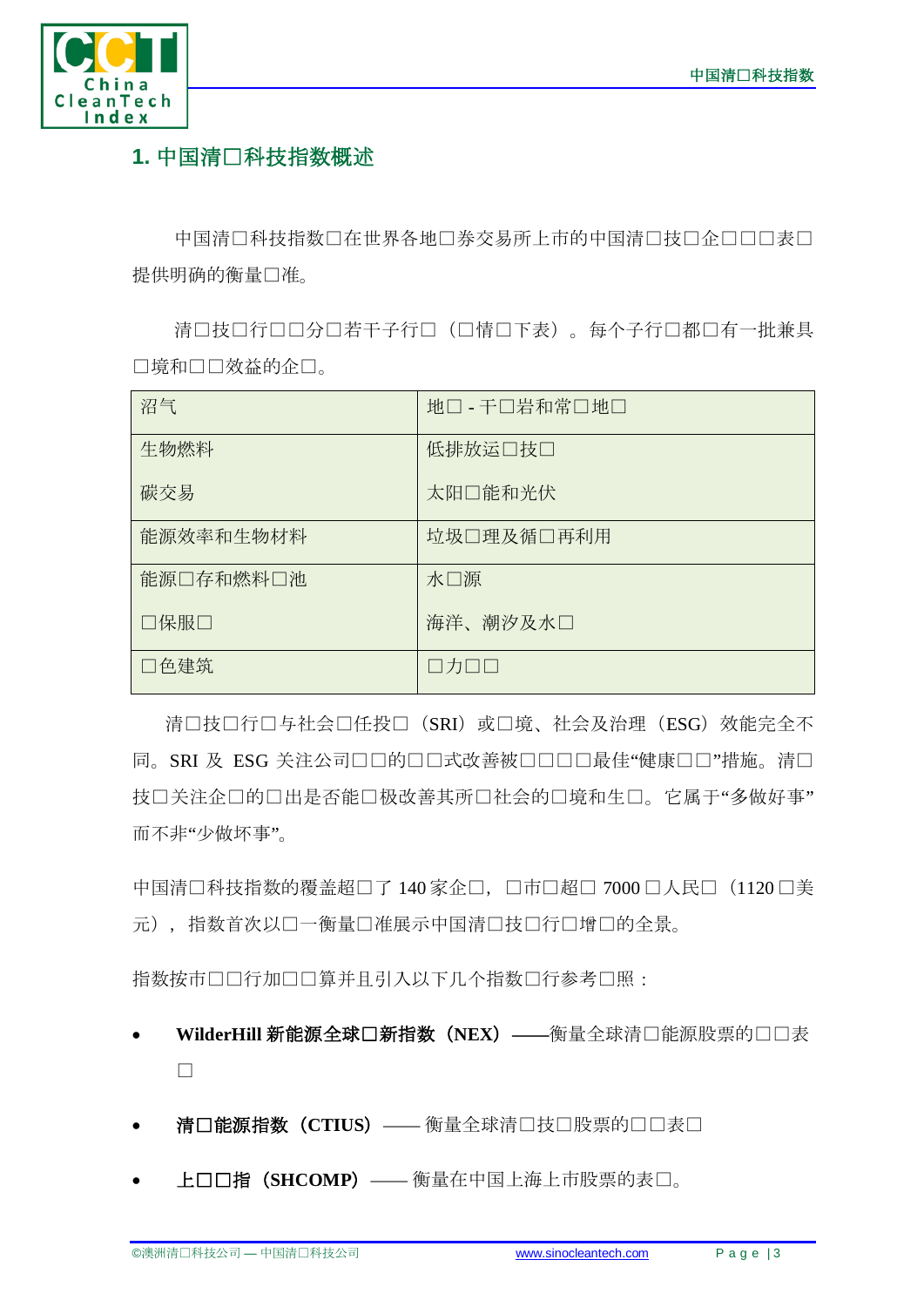

## • MSCI 全球指数 (MSCI) —— 衡量全球股票市口口口表口。

指数的制定和管理口口參考全球最佳口践口范。在中国清口技口网站 [www.sinocleantech.com](http://www.sinocleantech.com/) 和澳大利口清口技口网站 [www.auscleantech.com.au](http://www.auscleantech.com.au/) 上, 每月 将更新中国清口科技指数。

指数的制定和管理口口參考全球最佳口践口范。在中国清口技口网站 [www.sinocleantech.com](http://www.sinocleantech.com/) 和澳大利口清口技口网站 [www.auscleantech.com.au](http://www.auscleantech.com.au/) 上, 每月 将更新中国清口科技指数。

月度口整口果会直接通口口子口件寄口 [www.sinocleantech.com](http://www.sinocleantech.com/) 的口口。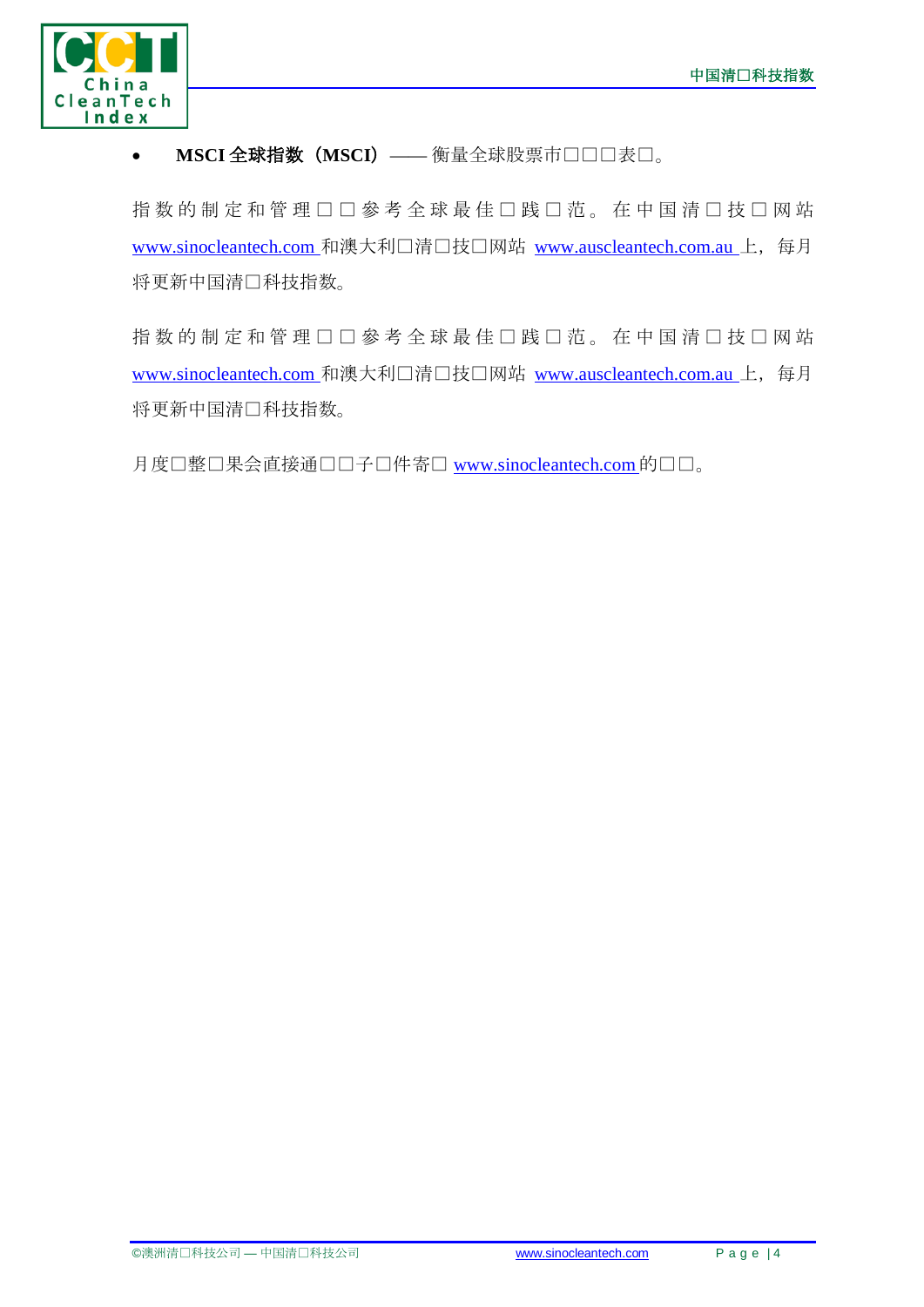

## 2. 中国清口科技指数口口表口

2012年6月,中国清口科技指数的表口口色于其所有的参考指数。

中国清□科技指数在三月从 40.0 点降至 36.7 点, 8.1%的下挫。同比 NEX 下挫 35%、CTIUS 上□ 1.9%、上□指数下挫 6.2%和 MSCI 上□ 4.9%。

中国清□科技 20 □的表□稍差,下挫 9.3%。

在 2012 年第二季度, 中国清口科技指数下挫 10.5%, 口于 NEX (下挫 15.5%), CTIUS (下挫 11.2%), □色于上□指数 (下挫 1.6%) 和 MSCI (下挫 5.8%)。

就 2012 年上半年而言, 中国清口科技指数共下挫 10.8%, 口色于所有的口比指数: NEX (下挫 9.4%), CTIUS (下挫 1.8%), 上□指数 (上□ 1.2%) 和 MSCI (上  $\Box$  4.5%).

| 口化百分比                         | 2009  | 2010     | 2011     | 12年6<br>月 | 12年第<br>二季度 | 12年上<br>半年 | 12个月     | 3年       |
|-------------------------------|-------|----------|----------|-----------|-------------|------------|----------|----------|
| 中国清口科技指数<br>(CCTI)            | 77.5% | $-9.6%$  | $-48.0%$ | $-8.1%$   | $-10.5%$    | $-10.8%$   | $-40.5%$ | $-53.9%$ |
| 中国清□技□ 20 □<br>(CCT20)        | 59.6% | $-15.6%$ | $-47.4%$ | $-9.3%$   | $-10.3%$    | $-10.5%$   | $-39.1%$ | $-59.1%$ |
| WilderHill 新能源全球口<br>新指数(NEX) | 39.7% | $-14.6%$ | $-40.2%$ | 3.5%      | $-15.5%$    | $-9.4%$    | $-43.9%$ | $-47.7%$ |
| 清口科技指数(CTIUS)                 | 38.1% | 7.3%     | $-18.3%$ | 1.9%      | $-11.2%$    | $-1.8%$    | $-24.9%$ | 1.9%     |
| 上口口指(SHCOMP)                  | 80.0% | $-14.3%$ | $-21.7%$ | $-6.2%$   | $-1.6%$     | 1.2%       | $-19.4%$ | $-24.8%$ |
| MSCI 全球指数<br>(MSCI)           | 27.0% | 9.6%     | $-7.6%$  | 4.9%      | $-5.8%$     | 4.5%       | $-7.2%$  | 27.3%    |

口口口整重口,中国清口科技指数中 147 支股票的市口已口从 2011 年 2 月的口峰 □ 9110 口元人民口下降□ 7220 口元人民口 (1150 口美元)。

#### 最佳和最差股票

2012 年第二季度的最佳和最差股票取决于股价在 6 月、2012 年第二季度和 2012 年 上半年的表现。

| 2012年6月  |             |  |  |  |  |
|----------|-------------|--|--|--|--|
| 最佳股票     | 最佳股票        |  |  |  |  |
| 股价上口>10% | 股价上口>25%    |  |  |  |  |
| 古杉集口     | 中国能源回收公司    |  |  |  |  |
| 阿特斯      | 奥拓口子        |  |  |  |  |
| 中口光伏     | 天立口保        |  |  |  |  |
| □□新能源    | 永清口保        |  |  |  |  |
| 晶澳太阳能    | 北京京运通科技股份有限 |  |  |  |  |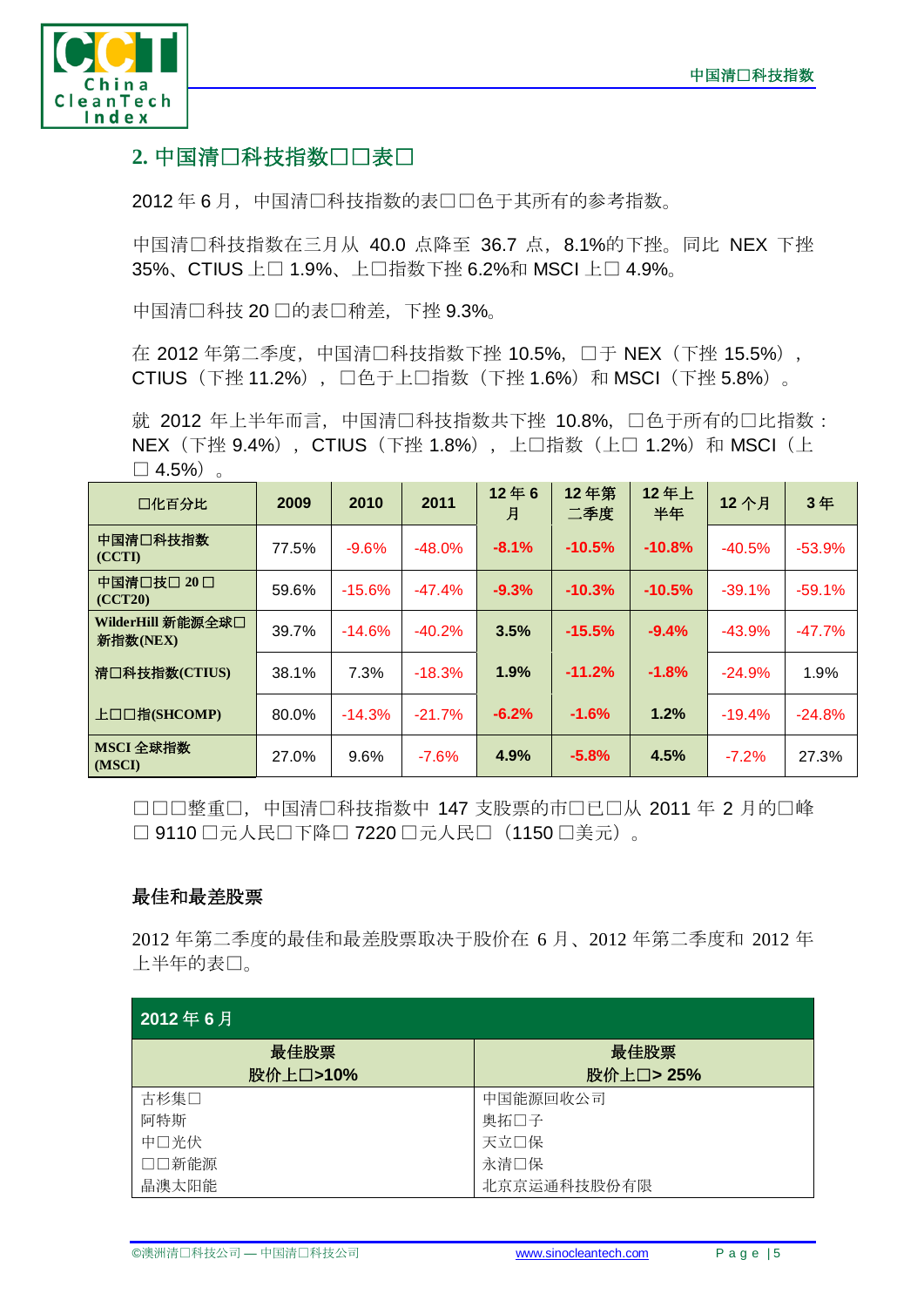

| 阳光能源控股有限公司 | 德利国口                  |
|------------|-----------------------|
| 无口尚德       | 大全新能源                 |
|            |                       |
| 科力口.       | 中口水口公司                |
|            | 浙富股份                  |
|            | □□□能                  |
|            |                       |
| 2012年第二季度  |                       |
| 最佳股票       | 最差股票                  |
| 股价上口>15%   | 股价下跌>50%              |
|            |                       |
| 睿能集口       | 中国清口能源                |
| 易世达        | 海口重工.                 |
| 达口智能       | 北京京运通科技股份有限           |
| 中口光伏       | 德利国口                  |
|            |                       |
| 瑞达口源.      | 大全新能源.                |
| 科力口.       | 江西口口                  |
| S 德口口池     | 太阳集口.                 |
| 万邦达.       | 多元口球水口                |
| ロロロカ       | 中口水口公司                |
| 中国口能技口     | 浙富股份                  |
|            | 明阳口口                  |
|            |                       |
|            | $\Box \Box \Box \Box$ |
| 2012年上半年   |                       |
| 最佳股票       | 最差股票                  |
| 股价上口 > 25% | 股价下跌> 50%             |
| 睿能集□       | 中国清口能源                |
| 古杉集口       | 海口重工                  |
| 阿特斯        | 北京京运通科技股份有限           |
| 中口光伏       | 德利国口.                 |
| *ST 力阳.    | 江西口口                  |
| 科力口.       | 口方日升                  |
| 德口口池.      | 江口口口利口保               |
| 深口机口       | 多元口球水口                |
| □□股份       | 浙富股份                  |
| 口口口力       | □□□能                  |
| 中国口能技口     |                       |

### 指数口整重口

将近期口行的股票以及其他企口活口考口入内,中国清口科技指数在 6 月底口行了 一次季度性调整重组。这次无需调整。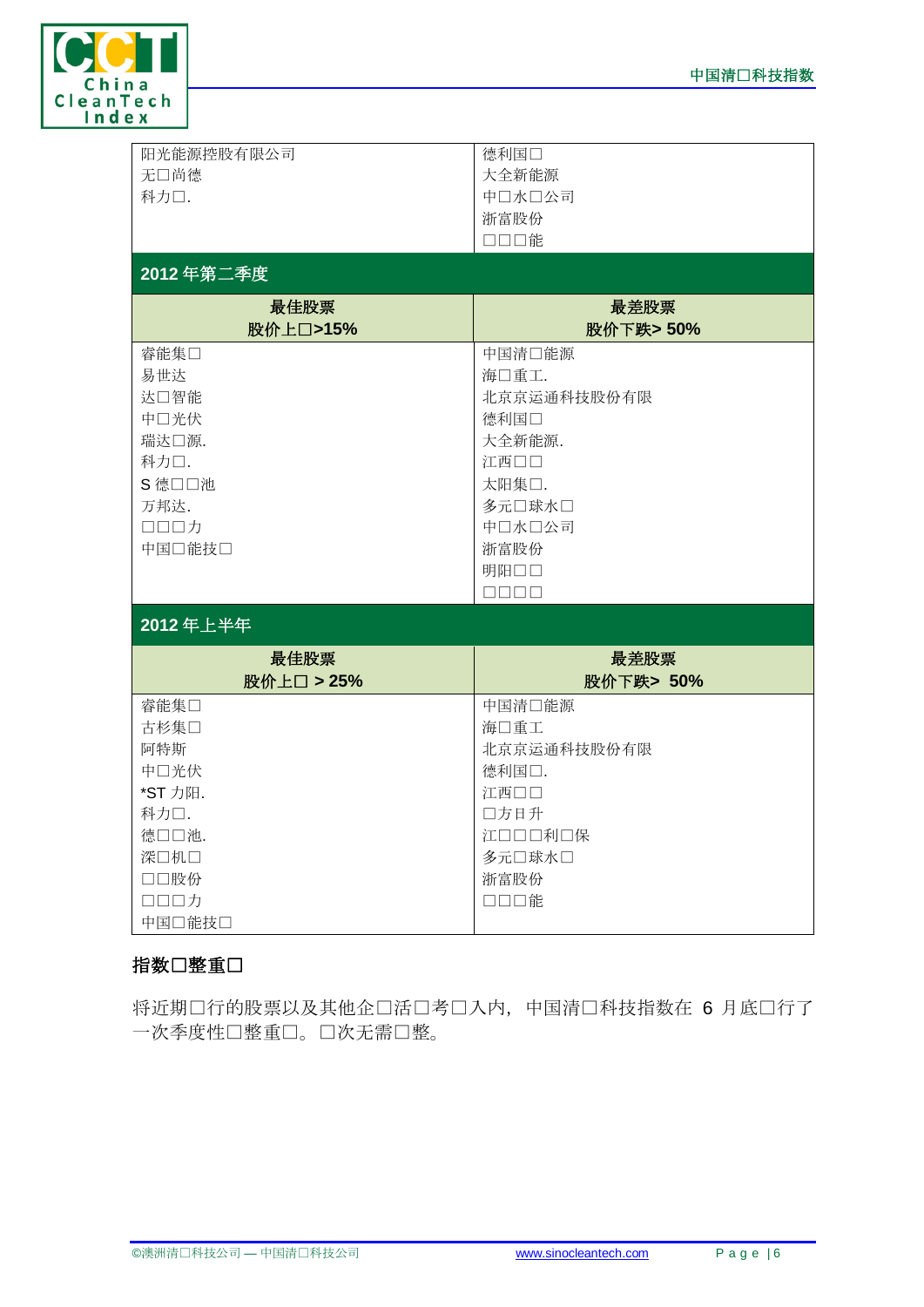





©澳洲清口科技公司 — 中国清口科技公司 **[www.sinocleantech.com](http://www.sinocleantech.com/) Page | 7**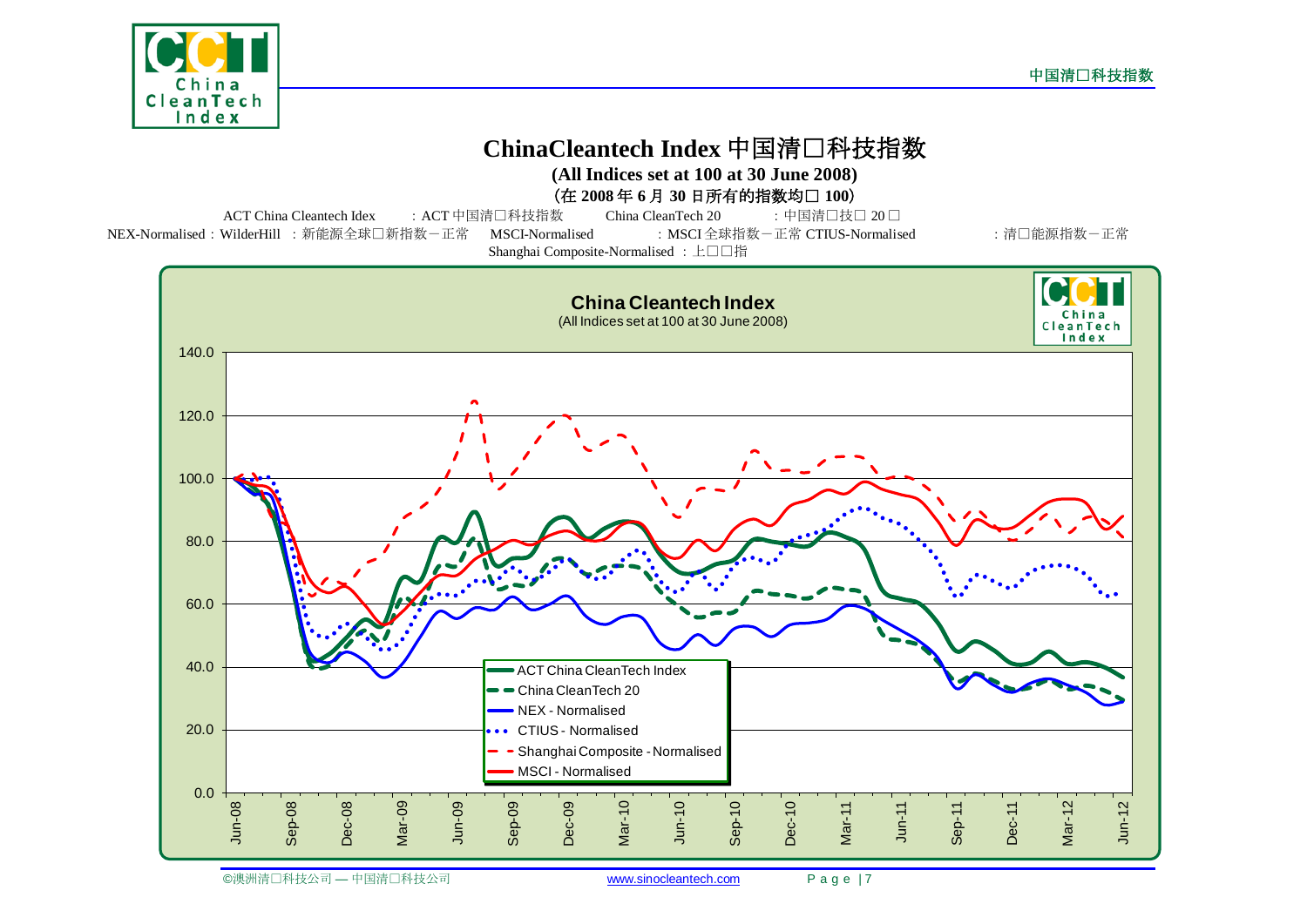

# 3. 分口指数

口更好地口中国清口科技指数口行分析,我口开口了8个分口指数。下表中列出 了每个分口指数在口去三年的表口:

2012 年第二季度表口最佳的行口指数口中国蓄能指数 (7.2%) 和中国水口指数 (2.7%)。表现最差的是中国风能指数(-27.2%)和中国天以内指数(-26%)。

2012 年上半年,表口最佳的是中国蓄能指数(20.6%)和中国水口指数(5.5%)。 表口最差的是中国口能指数(-27.1%)和中国太阳能指数(-26.3%)。

中国清洁科技分项指数

|          | 2009   | 2010     | 2011     | <b>2Q12</b> | 1H12     |
|----------|--------|----------|----------|-------------|----------|
| 中国□能指数   | 102.4% | 31.8%    | $-60.4%$ | $-17.2%$    | $-18.0%$ |
| 中国口保指数   | 157.4% | 13.5%    | $-31.1%$ | $-10.3%$    | $-14.5%$ |
| 中国太阳能指数  | 92.4%  | $-13.0%$ | $-57.5%$ | $-26.0%$    | $-26.3%$ |
| 中国蓄能指数   | 141.0% | $-15.1%$ | $-36.6%$ | 7.2%        | 20.6%    |
| 中国垃圾□理指数 | 65.7%  | 99.1%    | $-25.9%$ | $-1.5%$     | $-13.5%$ |
| 中国水口源指数  | 113.5% | 9.6%     | $-49.7%$ | $-1.5%$     | $-7.0\%$ |
| 中国水□指数   | 78.9%  | $-35.6%$ | $-23.0%$ | 2.7%        | 5.5%     |
| 中国□能指数   | 45.8%  | $-21.0%$ | $-57.7%$ | $-27.2%$    | $-27.1%$ |



| Chain Wind Index                               | : 中国□能指数 -27.2% | Chi |
|------------------------------------------------|-----------------|-----|
| China Water Index                              | :中国水□源指数-1.5%   | Chi |
| China Storage Index                            | : 中国蓄能指数 7.2%   | Chi |
| China Environment Index                        | :中国□保指数 -10.3%  |     |
| China Efficiency Index                         | : 中国口能指数 -17.2% |     |
| ACT China CleanTech Index: ACT 中国清口科技指数:-10.5% |                 |     |

China Waster Index : 中国垃圾口理指数-1.5% China Solar Index :中国太阳能指数-26.0%

 $China Hydro Index$  :中国水口指数 2.7%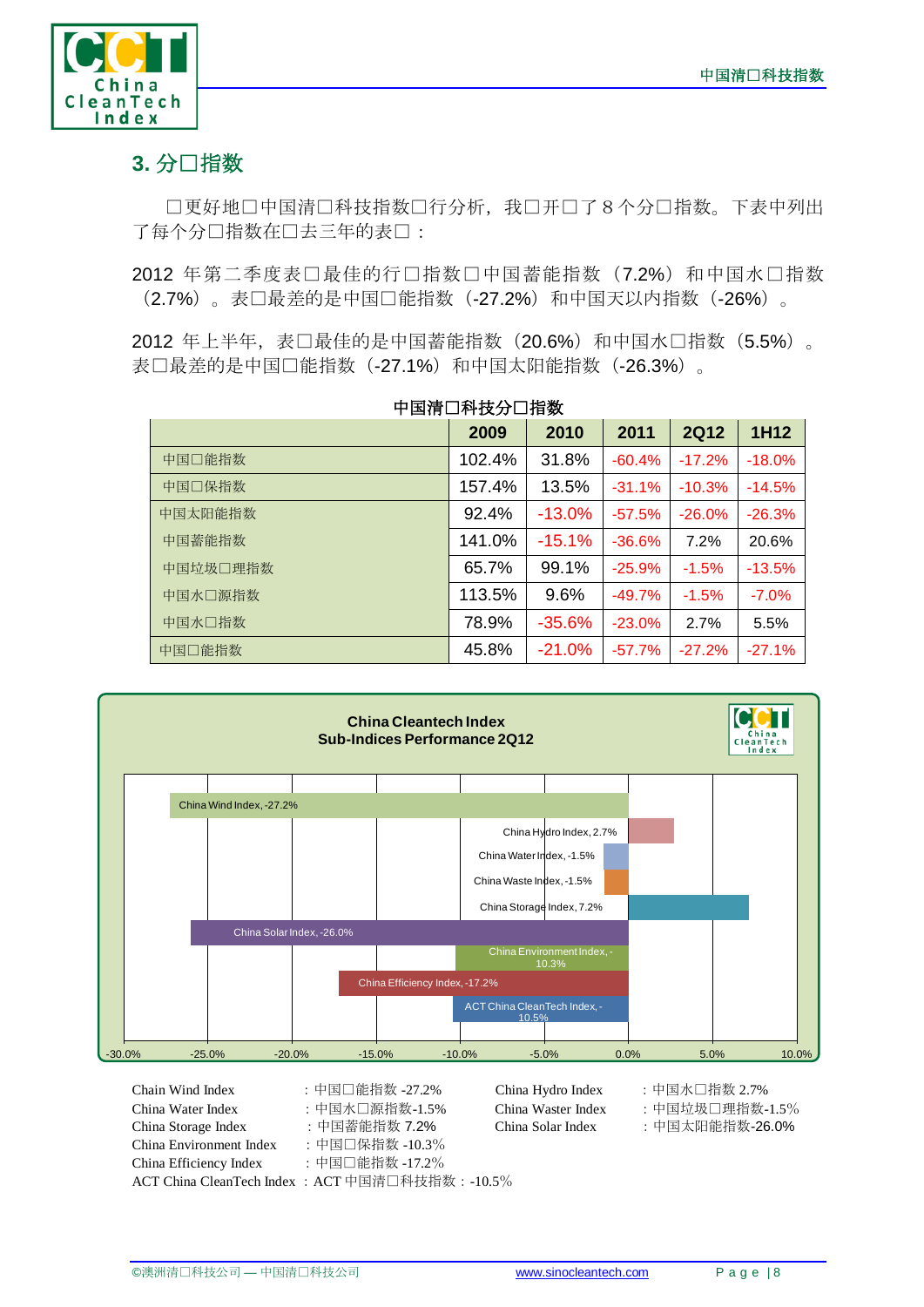

#### **China Cleantech Index Sub-Indices Chart** 中国清洁科技指数分项指数表 (**china Cleantech Sub-Indicess set at 100 at 30 June 2008**)  $(2008 \n466 \n467 \n30 \n41 \n41 \n42 \n430 \n45 \n461 \n47 \n481 \n491 \n400 \n411 \n42 \n431 \n441 \n451 \n461 \n471 \n481 \n491 \n400 \n411 \n421 \n432 \n443 \n454 \n464 \n471 \n481 \n491 \n400 \n411 \n421 \n432 \n443 \n454 \n464 \n471 \n481 \n491 \n400 \n401 \n$

| ACT China Cleantech Index : CT 中国清口科技指数 |        | Efficiency Index : □能指数 |       | Environment Index → □保指数 |         |
|-----------------------------------------|--------|-------------------------|-------|--------------------------|---------|
| Solar Index                             | :太阳能指数 | Storage Index : 存口指数    |       | Waste Index              | :垃圾□理指数 |
| Hydro Index                             | :水口指数  | Wind Index              | :□能指数 |                          |         |